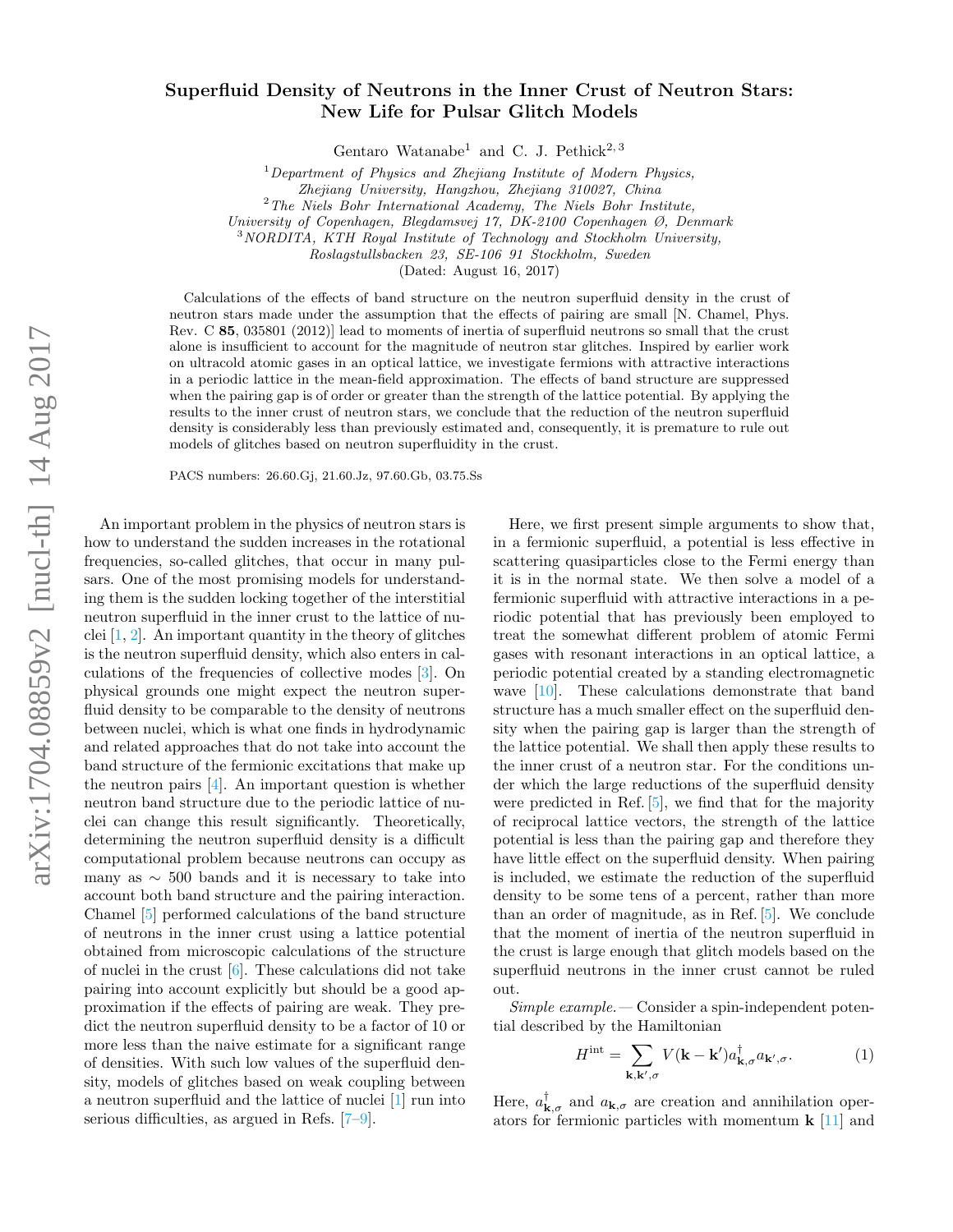spin projection  $\sigma = \pm 1$  in units of  $\hbar/2$ . They are related to the creation and annihilation operators  $\alpha_{\mathbf{k},\sigma}^{\dagger}$  and  $\alpha_{\mathbf{k},\sigma}$ for BCS quasiparticles in an S-wave fermionic superfluid by the expressions

<span id="page-1-0"></span>
$$
a_{\mathbf{k},\sigma}^{\dagger} = u_k \alpha_{\mathbf{k},\sigma}^{\dagger} + \sigma v_k \alpha_{-\mathbf{k},-\sigma}
$$
 (2)

and its Hermitian conjugate. In the absence of superfluid flow, we may take the coherence factors  $u_k$  and  $v_k$  to be real and positive, and

$$
u_k^2 = \frac{1}{2} \left( 1 + \frac{\xi_k}{E_k} \right)
$$
 and  $v_k^2 = \frac{1}{2} \left( 1 - \frac{\xi_k}{E_k} \right)$ , (3)

where  $E_k = \sqrt{\xi_k^2 + \Delta^2}$  is the BCS quasiparticle energy. Here,  $\Delta$  is the pairing gap and  $\xi_k = k^2/2m - \mu$ , where m is the particle mass and  $\mu$  the chemical potential. From Eqs.  $(1)$  and  $(2)$ , one sees that the amplitude to scatter an excitation with momentum **k** and spin  $\sigma$  to a state with momentum  $\mathbf{k}'$  and the same spin is

$$
\langle \mathbf{k}'\sigma | H^{\text{int}} | \mathbf{k}\sigma \rangle = (u_k u_{k'} - v_k v_{k'}) V(\mathbf{k} - \mathbf{k}'), \qquad (4)
$$

a result familiar in the context of metallic superconduc-tors [\[12\]](#page-4-10). For excitations at the Fermi surface  $(k = k' = \sqrt{N})$  $\overline{2m\mu}$ ,  $u_k = v_k = 1/\sqrt{2}$  and therefore the scattering amplitude vanishes. Physically, this is a consequence of the fact that excitations at the Fermi surface are superpositions of particles and holes with equal probabilities and the net scattering amplitude vanishes because the interaction potentials for particles and holes are equal and opposite. This reduction of the effect of a scattering potential will result in band structure effects being suppressed by pairing.

Almost free-particle approximation with pairing.— The reduction of the scattering of quasiparticles at the Fermi surface reflects itself in the excitation spectrum. We extend the standard model of band structure in a weak periodic potential, in which one takes into account the mixing of two single-particle states by the potential. Pairing is taken into account by including, in addition to the particle states  $\mathbf{k}, \sigma$  and  $\mathbf{k}', \sigma$  as is usually done, the corresponding hole states  $-\mathbf{k}, -\sigma$  and  $-\mathbf{k}', -\sigma$ . Thus, the eigenvalue problem becomes a  $4 \times 4$  one, rather than the familiar  $2 \times 2$  one when pairing is absent. When **k** and k' lie on the Fermi surface, one finds that the energy of an excitation measured with respect to the chemical potential is  $\pm \sqrt{|\Delta|^2 + V(\mathbf{k} - \mathbf{k}')^2}$ , where  $\Delta$  is the pairing matrix element. In the absence of pairing this reduces to  $\pm |V(\mathbf{k} - \mathbf{k}')|$ , the result for the almost-free-particle model, and in the absence of a periodic lattice, to  $\pm|\Delta|$ , the standard BCS result. Of particular interest for the present problem is the fact that when  $|\Delta|$  is large compared with  $|V(\mathbf{k} - \mathbf{k}')|$ , the changes in the spectrum due to the periodic potential are of order  $|V(\mathbf{k} - \mathbf{k}')|^2/|\Delta|$ , which is  $\sim |V(\mathbf{k} - \mathbf{k}')|/|\Delta|$  times their value  $|V(\mathbf{k} - \mathbf{k}')|$ when pairing is absent.

Mean-field approach.— The primary aim of this Letter is to explore the competition between band structure and pairing. We shall consider neutrons in a periodic external potential  $V_{\text{ext}}(\mathbf{r})$ ; this potential represents the interaction of a neutron with the protons, which reside in nuclei, and other neutrons. In addition, we shall take into account the effects of the pairing interaction, which was neglected in Ref. [\[5\]](#page-4-4). We shall adopt a mean-field approximation, which is the Bogoliubov–de Gennes (BdG) approach when pairing is included. This was used to study fermionic atoms with resonant interactions in an optical lattice [\[10\]](#page-4-8), where the pairing gap is comparable to the Fermi energy, while for neutrons it is smaller by an order of magnitude. We shall take the pairing interaction  $q$  to be a constant, but to allow for the effects of correlations between particles and the momentum dependence of the neutron-neutron interaction, we shall choose the strength of the pairing interaction so that it gives pairing gaps for uniform neutron matter in accord with the results of detailed microscopic calculations. When the momentum of the superfluid is nonzero, the single-particle states in the BdG approximation satisfy the equation [\[10\]](#page-4-8)

$$
\begin{pmatrix}\n\tilde{H}_{\mathbf{Q}}(\mathbf{r}) & \tilde{\Delta}(\mathbf{r}) \\
\tilde{\Delta}^*(\mathbf{r}) & -\tilde{H}_{-\mathbf{Q}}'(\mathbf{r})\n\end{pmatrix}\n\begin{pmatrix}\n\tilde{u}_i(\mathbf{r}) \\
\tilde{v}_i(\mathbf{r})\n\end{pmatrix} = \epsilon_i \begin{pmatrix}\n\tilde{u}_i(\mathbf{r}) \\
\tilde{v}_i(\mathbf{r})\n\end{pmatrix}.
$$
\n(5)

Here,  $Q$  is the momentum per particle in the condensate  $|11|,$ 

$$
\tilde{H}_{\mathbf{Q}}'(\mathbf{r}) = \frac{1}{2m}(-i\mathbf{\nabla} + \mathbf{Q} + \mathbf{k})^2 + V_{\text{ext}}(\mathbf{r}) - \mu, \quad (6)
$$

$$
\tilde{\Delta}(\mathbf{r}) = -g \sum_{i} \tilde{u}_i(\mathbf{r}) \tilde{v}_i^*(\mathbf{r}),\tag{7}
$$

and the state index  $i$  is shorthand for the pseudomomentum k (which lies within the first Brillouin zone) and a band index. The functions  $\tilde{u}_i(\mathbf{r}) = u_i(\mathbf{r})e^{-i(\mathbf{Q}+\mathbf{k})\cdot\mathbf{r}}$  and  $\tilde{v}_i(\mathbf{r}) = v_i(\mathbf{r})e^{i(\mathbf{Q}-\mathbf{k})\cdot\mathbf{r}}$  have the same periodicity as the lattice. The superfluid number density tensor is calculated from the energy density  $\mathcal E$  via the expression

$$
n_{ij}^s = m \frac{\partial^2 \mathcal{E}(n, \mathbf{Q})}{\partial Q_i \partial Q_j}.
$$
 (8)

Details of the calculational methods are given in Ref. [\[10\]](#page-4-8). We take the periodic potential to be one dimensional,

$$
V_{\text{ext}}(\mathbf{r}) = V_K(e^{iKz} + e^{-iKz}),\tag{9}
$$

where  $V_K$  is real. In terms of the variables used in Ref.  $[10]$ ,  $|V_K| = sE_R/4$ , where  $E_R = K^2/8m$  $\pi^2/(2md^2)$ , d is the lattice period, and s is a dimensionless measure of the strength of the lattice potential. With this potential,  $n_{zz}^s \neq n$ , where n is the average particle density, but it follows from Galilean invariance in the x and y directions that  $n_{xx}^s = n_{yy}^s = n$ .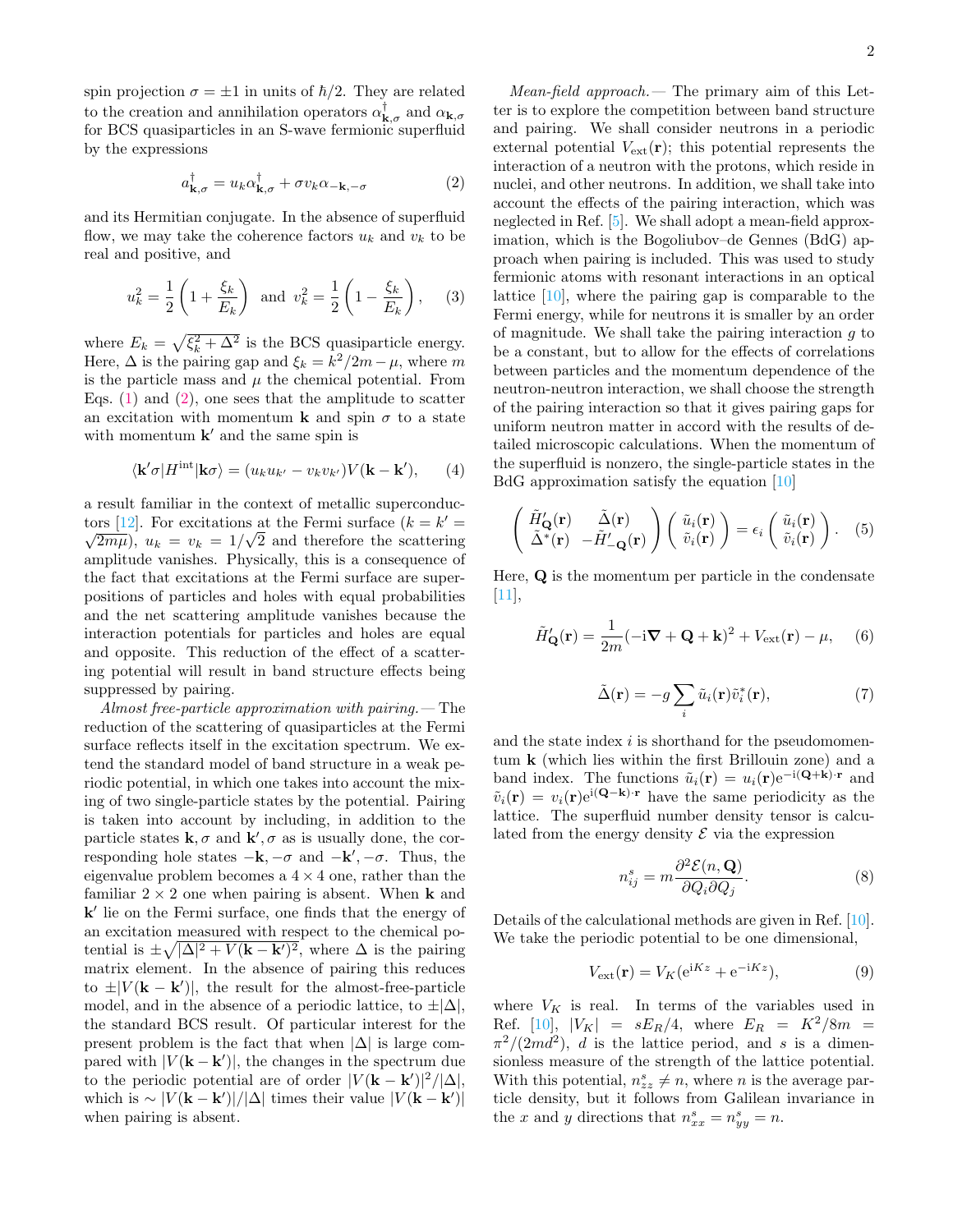

<span id="page-2-0"></span>FIG. 1. Superfluid number density in terms of the total number density as a function of  $K/2k_F$ , where  $k_F$  is the Fermi wave number of the uniform noninteracting Fermi gas at the same density. The curves are for a lattice potential  $V_K = 0.25 (K/2k_F)^2 E_F$  with  $E_F = k_F^2/2m$ . The lines are for the case of  $\Delta \rightarrow 0$  (green dashed line),  $\Delta \approx 0.0464E_F$ (brown dashed-dotted line),  $\Delta \approx 0.208 E_F$  (blue dotted line), and  $\Delta \approx 0.686E_F$  (red solid line).

We remark that close to the inner boundary of the crust, it is predicted that "pasta" phases with rodlike or platelike nuclei can occur  $[13, 14]$  $[13, 14]$  $[13, 14]$ . For these, the superfluid density will be anisotropic. The calculations for a one-dimensional lattice may thus be regarded as a first approximation for the platelike phase, "lasagna".

Figure [1](#page-2-0) shows that, for weak pairing, the superfluid density is suppressed significantly, but that with increasing strength of the pairing, characterized by  $\Delta$ , the pairing gap in a uniform medium at the same density, the suppression is strongly reduced. The physical significance of the results is most simply brought out by plotting  $n_{zz}^s/n$ as a function of  $\Delta/|V_K|$ , Fig. [2](#page-2-1) [\[15\]](#page-4-13). The results are well fitted by the expression

<span id="page-2-2"></span>
$$
n_{zz}^s(\Delta) = n - \frac{n - n_{zz}^s(0)}{\left[1 + (\Delta/|V_K|)^2\right]^{1/2}}.
$$
 (10)

Thus the effects of band structure on the superfluid density are suppressed dramatically for  $\Delta \gtrsim |V_K|$ .

Application to neutron star crusts.— For total nucleon densities in the range of  $0.001-0.05$  fm<sup>-3</sup>, the calculations of Ref. [\[5\]](#page-4-4) predict a reduction of the neutron superfluid density by a factor  $\sim$  3 or greater, and we shall focus on a density of  $0.03 \text{ fm}^{-3}$ , where the effect is largest. The density of neutrons outside nuclei,  $n_n^o$ , is  $\approx 0.024$  fm<sup>-3</sup>, corresponding to a neutron Fermi wave number  $k_n = (3\pi^2 n_n^o)^{1/3}$  of 0.89 fm<sup>-1</sup> and a Fermi energy  $k_n^2/2m \approx 16.4$  MeV. These densities are so high that analytical results for uniform matter at low densities cannot be applied, and there are many estimates of 0.3<br>
0.65<br>
0.65<br>
0.7 0.8 0.47 0.8 0.9 10.9 10.8 0.9 10.8 0.9 10.8  $K/2k_F$ <br>
FIG. 1. Superfluid number density in terms of the total FIG. 2. Supermanner density as a function of  $K/2k_F$ , where  $k_F$  is the the same later the



<span id="page-2-1"></span>FIG. 2. Superfluid density  $n_{zz}^s/n$  as a function of  $\Delta/|V_K|$  for the same lattice potential as in Fig. [1.](#page-2-0) The red solid line is for  $K = 2k_F$  and the blue dashed line is for  $K = \sqrt{8/3} k_F \approx$  $1.633\,k_F$ .

dict that the  ${}^{1}S_{0}$  gap is close to its maximum value at these densities [\[16\]](#page-4-14). Calculations in which the pairing interaction is taken to be the free-space neutron-neutron interaction predict gaps of approximately 3 MeV. A variety of theoretical approaches lead to the conclusion that gaps will be suppressed due to the effect of the medium on the pairing interaction, primarily exchange of spin fluctuations, and numerically this is typically a factor of 2–3 [\[17\]](#page-4-15). Thus, one may expect gaps to lie in the range of 1–1.5 MeV.

What makes calculations for crustal matter challenging is the fact that the lattice potential has many Fourier components, with wave vectors corresponding to the reciprocal lattice vectors (RLVs) of the solid, rather than the single pair of them considered in the BdG calculations above. The large number of Fourier components is reflected in the high number of occupied bands. RLVs with  $K_i \geq 2k_n$  have little effect because scattering of fermions between two states in the vicinity of the Fermi surface is impossible for such wave vectors. However, although the lattice potential has many Fourier components, they are relatively weak, in the sense that their magnitudes are much less than the Fermi energy. This is seen from results for  $V_K$  obtained from the Fourier transform of the potential for a single spherical cell surrounding a nucleus obtained by Pearson *et al.*  $[18, 19]$  $[18, 19]$  $[18, 19]$ , which are shown in Fig. [3.](#page-3-0) The magnitude of the lattice potential has a maximum value of 2 MeV for  $K = 0$ and falls rapidly with  $K$ : for wave numbers greater than about  $0.3k_n$  it is comparable to estimates of the superfluid gap, and for  $K \gtrsim 0.5k_n$  it is less than one tenth of the superfluid gap.

To estimate quantitatively the effect of many RLVs, we assume that pairs of RLVs  $\mathbf{K}_i$  and  $-\mathbf{K}_i$  contribute independently to the superfluid density. This should be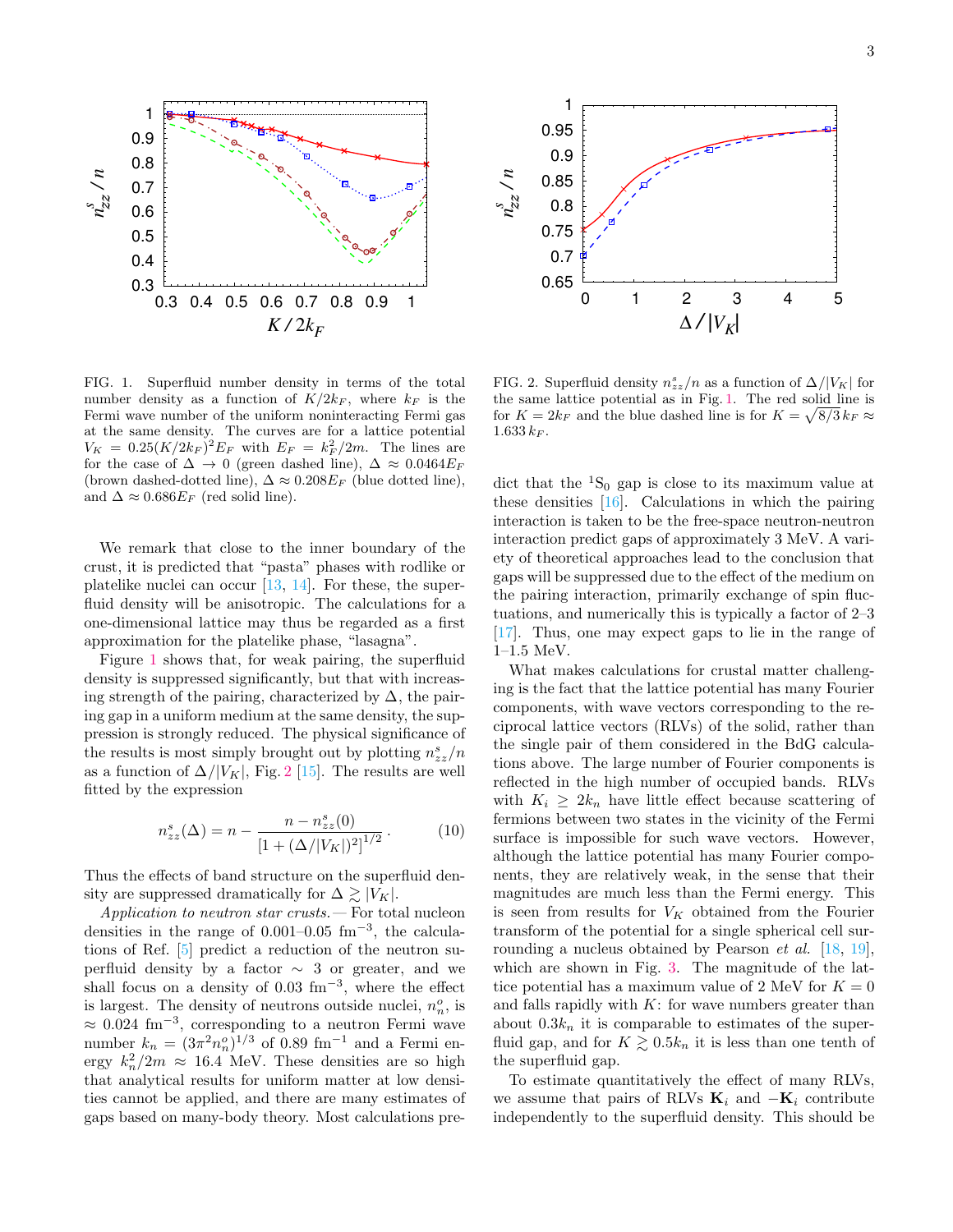

<span id="page-3-0"></span>FIG. 3. Lattice potential  $V_K$  as a function of  $K/2k_n$  from the work of Ref. [\[18\]](#page-4-16). Because there are so many reciprocal lattice vectors with  $K < 2k_n$ , K is treated as a continuous variable.

a reasonable first approximation because processes involving more than one pair of RLVs are of higher order in the Fourier components of the lattice potential, which are small in magnitude compared with the Fermi energy. For a single pair of RLVs, the superfluid density tensor for arbitrary orientations of  $\bf{K}$  is given by

$$
n_{ij}^s(\mathbf{K}) = n\delta_{ij} - [n - n_{zz}^s(K)]\,\hat{K}_i\hat{K}_j. \tag{11}
$$

When averaged over possible orientations of  $\bf{K}$  for cubic symmetry, one finds the superfluid density is a scalar, and given by

n

$$
\frac{n^{s}}{n} = 1 - \frac{1}{3} \left( 1 - \frac{n_{zz}^{s}(K, V_K, \Delta)}{n} \right).
$$
 (12)

Thus, the effect of many RLVs in the neutron star crust is given by

$$
\frac{n^s}{n_n^o} = \prod_{\mathbf{K}_i} \left\{ 1 - \frac{1}{3} \left[ 1 - \frac{n_{zz}^s(K, V_K, \Delta)}{n} \right] \right\}, \quad (13)
$$

where the prime on the product indicates that, to avoid double counting, only one of the RLVs  $\mathbf{K}_i$  and  $-\mathbf{K}_i$  is to be included. Here, the quantity  $n_{zz}^s(K, V_K, \Delta)/n$  on the right-hand side is that calculated above from the BdG equations for a sinusoidal potential. By using the quantity  $n_n^o$  as the reference superfluid density on the left side of this equation we have neglected the effect of deeply bound neutron states that contribute little to the neutron density outside nuclei: these occupy filled bands well below the Fermi surface and therefore do not contribute to the neutron current. Since the reduction of the superfluid density by a single pair of RLVs is typically less than one percent, we may write

<span id="page-3-1"></span>
$$
\frac{n^s}{n_n^o} \approx \exp\left\{-\frac{1}{6} \sum_{\mathbf{K}_i} \left[1 - \frac{n_{zz}^s(K, V_K, \Delta)}{n}\right]\right\},\qquad(14)
$$

where the sum is over all reciprocal lattice vectors.

On replacing the sum in Eq.  $(14)$  by an integral one finds

<span id="page-3-2"></span>
$$
\frac{n^s}{n_n^o} \approx \exp\left\{-\frac{2n_n^o}{n_N} \int_0^1 x^2 dx \left[1 - \frac{n_{zz}^s(K, V_K, \Delta)}{n}\right] \right\},\tag{15}
$$

where  $x = K/(2k_n)$  and  $n_N$  is the density of nuclei.

Solving the BdG equations for the range of values of  $V_K$  and K encountered in the integral in Eq. [\(15\)](#page-3-2) is time consuming, so we adopt a simplified approach to estimate the effects of band structure with and without pairing. First, we assume that in the presence of a superfluid gap,  $n_{zz}^s$  scales as in Eq. [\(10\)](#page-2-2). We have calculated  $n_{zz}^s(K, V_K, \Delta = 0)$  for a range of different  $|V_K|$  and K values. The function  $1 - n_{zz}^s(K, V_K, \Delta = 0)/n \approx (1 +$  $(3.5x)|V_K|/E_F^o$  with  $E_F^o = (3\pi^2 n_n^o)^{2/3}/2m$  gives a reasonable first approximation for the values of  $|V_K|$  as a function of  $K$  for the potential shown in Fig. [3.](#page-3-0) In the limit of no pairing, this approximation gives  $n^s/n_n^o \approx 0.20$ . This represents a factor of 5 reduction, which is considerable, although not as large as the values Chamel found in Ref. [\[5\]](#page-4-4), which were more than a factor of 10. What is particularly interesting are the results when pairing is included: we find  $n^s/n_n^o \approx 0.64$ , a 36% reduction for a gap of 1 MeV, and  $n^s/n_n^o \approx 0.71$ , only a 29% reduction, for a gap of 1.5 MeV.

Our calculations demonstrate that pairing greatly suppresses the effects of band structure because the magnitude of the periodic potential  $|V_K|$  is considerably less than the pairing gap  $\Delta$  for the vast majority of reciprocal lattice vectors. Calculations that treat better the effects of the many Fourier components of the lattice potential need to be done, but it should be enough to consider only a limited number of components with wave numbers  $\leq 0.5k_n$ . Our calculations suggest a reduction of the neutron superfluid density by some tens of a percent when pairing is included, as opposed to the 1 order of magnitude predicted in the limit of a small gap. We therefore conclude that the effects of band structure on the neutron superfluid density are modest when pairing is taken into account and, consequently, that glitch models based on the superfluid density of neutrons in the inner crust are still tenable.

Understanding the mechanism for pinning vortices in the neutron superfluid to the lattice is an important challenge for modeling the time evolution of neutron star glitches, but the arguments in this Letter do not depend on it.

Finally, we note that cold atomic gases in optical lattices are a useful system for investigating experimentally the suppression of band structure effects by pairing, since the strengths of the periodic potential and of the pairing interaction can both be varied. Such experiments could provide confirmation of the finding of this Letter that band structure effects are suppressed if the strength of